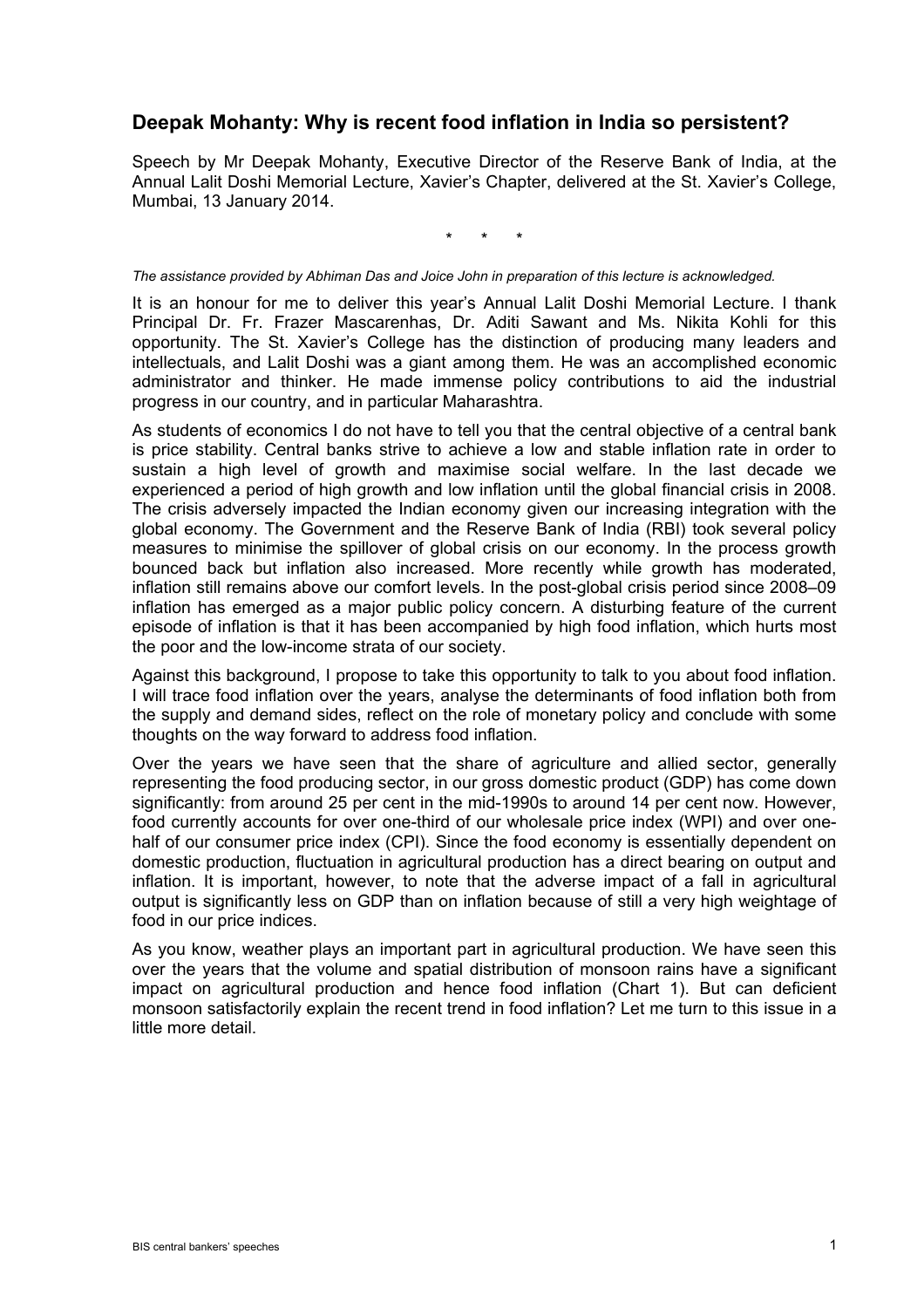

Chart 1: Deficient rainfall generally pushes up food prices

If we look closely at food price index for a longer period, we could notice two structural breaks, one at the beginning of financial year 2000–01 and the other in the middle of 2007–08 (Chart 2)<sup>1</sup>.



Chart 2: Structural upward shift in food index since 2007-08

It is interesting to see that average food inflation declined to 3.8 percent per annum during the 8-year period 2000–08 from 7.1 percent per annum in the second half of the 1990s despite higher GDP growth of 7.2 per cent per annum as against 6.7 per cent in the

<sup>1</sup> Estimated trend based on Bai-Peron methodology covering monthly WPI data for the period 1994: April to 2013:November.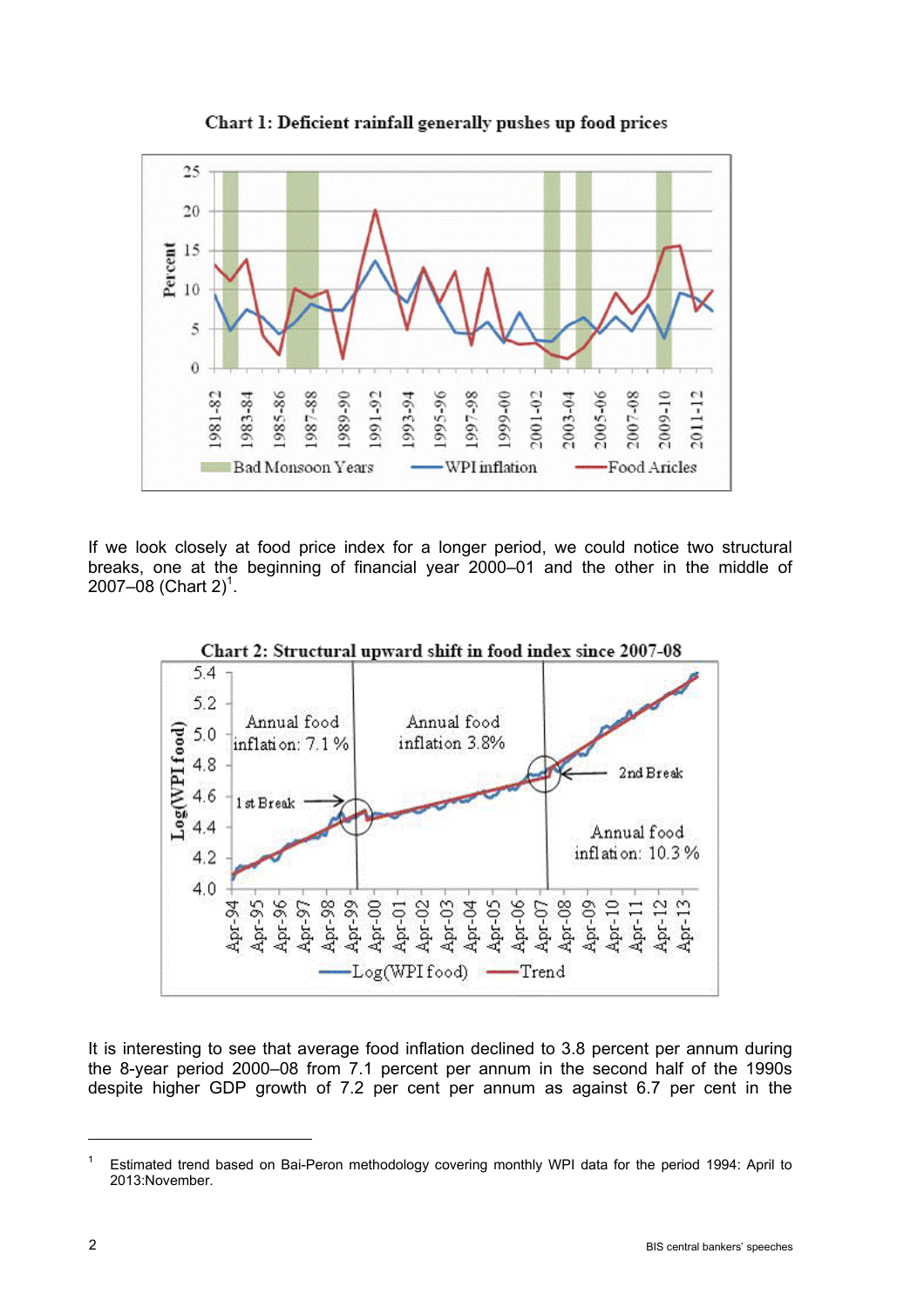preceding period. The period 2000–08 experienced two years of deficient monsoon in 2002–03 and 2004–05, in spite of that food inflation remained contained suggesting in a way that the impact of monsoon on food inflation has waned. In the subsequent 5-year period, 2008–09 to 2013–14 so far, not only that the average food inflation rose sharply to 10.3 per cent per annum, it has remained persistent. Arguably the trigger for high food inflation emanated from the drought of 2009–10. But good rains in the following years have failed to douse food inflation. There are several other explanations such as that global food prices also rose and our exchange rate depreciated which exacerbated domestic food inflation. But subsequent moderation in global food prices has not dampened our food inflation. Of course food inflation has come off its peak, but its persistence around double digit level suggests that that there must be some thing more fundamental at play. Let us look at food inflation data at a more disaggregated level.

In the more recent period, the components of food inflation seem to have changed. Although cereal inflation has risen, it is mostly protein items as well as fruits and vegetables that have driven the overall food inflation at the wholesale level (Chart 3).



Chart 3: Major contributors of food inflation

At the retail level food inflation has been even higher. Though food inflations at the wholesale and consumer levels tend to move together, consumer food inflation rises faster during an uptrend, accentuating the divergence between WPI and CPI (Chart 4). The recent changes in the drivers of food inflation could partly explain the divergence: the retail margins tend to be higher in the case of perishables such as fruits and vegetables.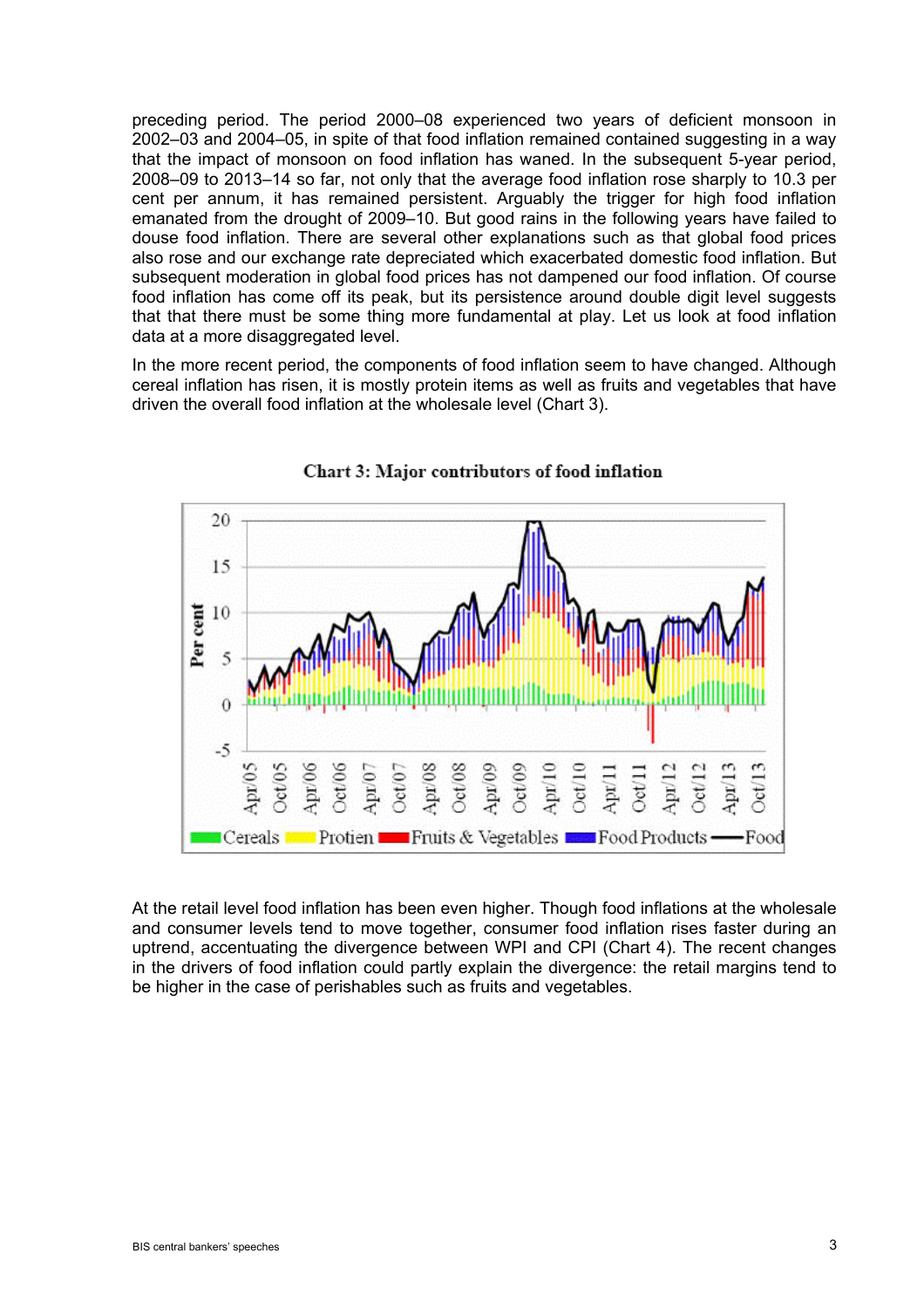

Chart 4: Food inflation wholesale and consumer price baskets (YoY on 3 month moving average - Per cent)

The household consumption expenditure surveys made available by the National Sample Survey Office (NSSO) show that the composition of food expenditure has changed in more recent years. As income levels rise, it is natural to expect that the share of income spent on food falls. Even within this reduced share, there has been a significant increase in real expenditure on protein and vegetables in rural and urban areas across income deciles. Data for the years 1993–2012 suggest that it is only in the second half of the 2000s that annual average real expenditure turned mildly positive. But, thereafter, during 2010–12, the real average per capita expenditure has remained significantly positive. Moreover, there is greater allocation of expenditure away from cereals towards other forms of food items such as protein and vegetables (Table). Hence, demand seems to be one of the factors driving the prices of protein and vegetables.

|                         | 1993-2000 |        | 2000-05 |        | 2005-10 |        | 2010-12 |        |
|-------------------------|-----------|--------|---------|--------|---------|--------|---------|--------|
| <b>Group/Sub-groups</b> | R         | U      | R       | U      | R       | U      | R       | U      |
| Cereals                 | $-0.6$    | 0.0    | $-2.6$  | $-2.4$ | $-1.7$  | $-0.8$ | $-4.2$  | $-3.6$ |
| $Protein$ #             | 0.1       | 0.4    | 0.2     | $-1.1$ | 2.4     | 1.8    | 9.2     | 5.6    |
| Fruits & vegetables     | 1.3       | 0.8    | 1.7     | $-0.8$ | 0.6     | 0.3    | 2.2     | 1.5    |
| Other food*             | $-0.5$    | $-0.9$ | 2.6     | 0.9    | 1.3     | $-0.1$ | 8.5     | 9.6    |
| Food                    | $-0.1$    | 0.0    | 0.0     | $-0.8$ | 0.6     | 0.4    | 4.2     | 4.2    |
| R: Rural; U:Urban       |           |        |         |        |         |        |         |        |

| Table: Average annual growth in real®household monthly per capita expenditure |  |  |  |
|-------------------------------------------------------------------------------|--|--|--|
|                                                                               |  |  |  |

@ rural is deflated using CPI-AL (food) 1993-94=100 and Urban is deflated using CPI-IW (food) 1993-94=100;

#pulses, milk, egg, meat and fish

\*Edible oils, beverages, sugar, salt and spices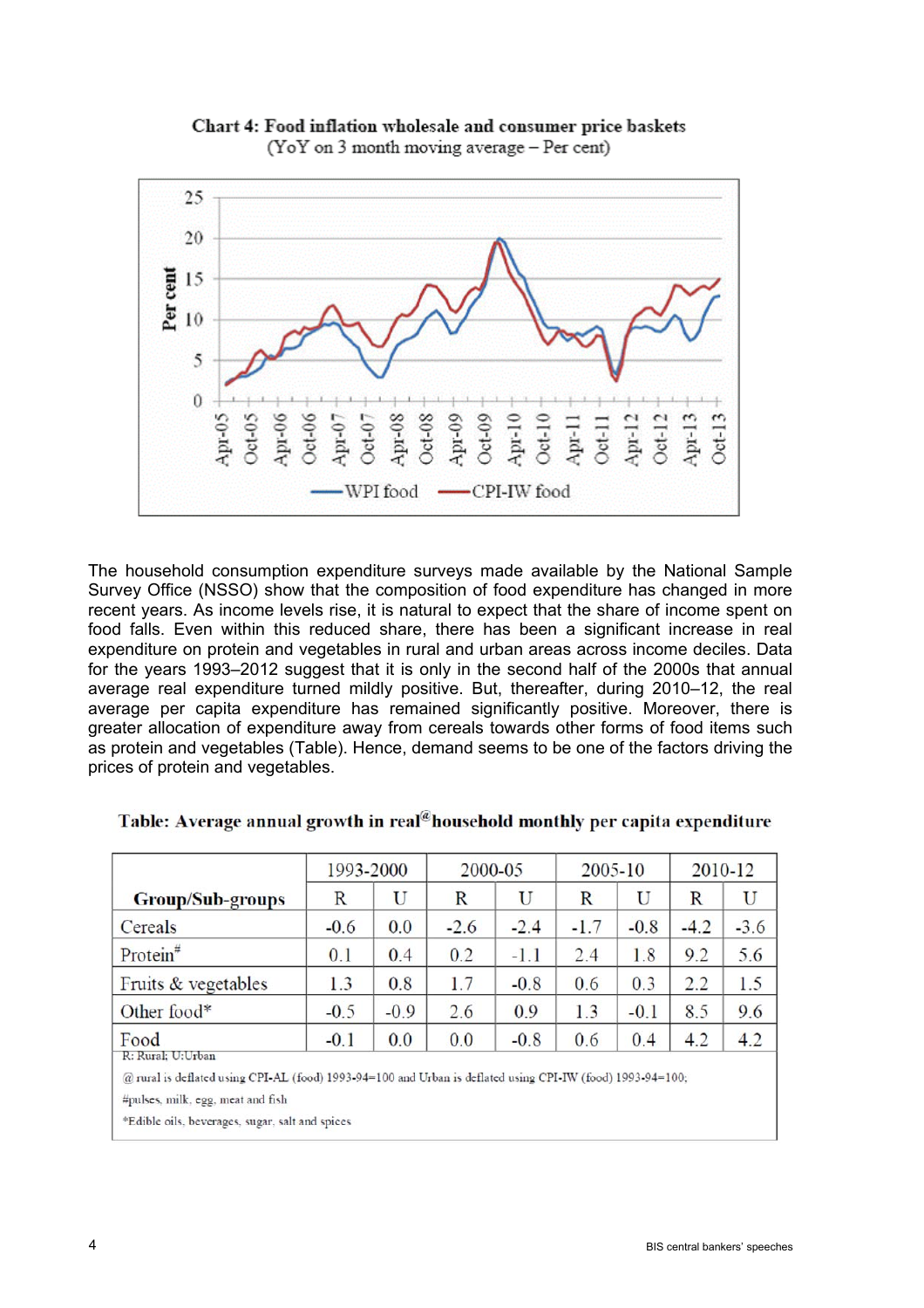Another factor is the cost of cultivation. The prices of various inputs have gone up. The cost of fuel and fertilisers has gone up because of high international oil prices combined with exchange rate depreciation. The dominant part of the cost of cultivation is labour. This is particularly so in our set up with the preponderance of small holdings, which are less amenable to mechanisation. Agricultural wages have shown a sustained increase since the mid-2000s. Even after accounting for inflation, real wage increase has been significantly positive. Non-agricultural wages too have shown similar increases in rural areas.

There are several explanations why rural wages have increased. One explanation is that socially inclusive public policy such as Mahatma Gandhi National Rural Employment Guarantee Act (MGNREGA) has set a floor to rural wages and increased the bargaining power of the work force. It is not to argue that rural wage increase is not desirable as real wages remained stagnant for quite some time. Admittedly, when GDP was rising faster, real wage increase could be somewhat benign, but real wage increase continued to remain significant even as GDP growth decelerated. Thus the wage catch up period seems to have overshot economic growth cycle (Chart 5).



Chart 5: Input cost and food inflation (Per cent)

As students of economics you know very well that the increase in wages if not commensurate with productivity gains could be inflationary. Our food economy experienced a cost shock, which was reinforced by sustained wage increases buttressing demand. As supply did not increase commensurately, prices rose at a more than desirable level. While stylised facts may point towards the above conjecture, as economists you could test this formally in different ways. I attempted a simple structural vector auto regression (SVAR) of three variables of food price, material input price and rural wages with rainfall as an exogenous control variable.<sup>2</sup> The results show that material input cost has a sharp positive

<sup>2</sup> Estimated with monthly data from 1994: April to 2013: November; material cost includes prices of electricity, fertiliser & pesticide, and diesel.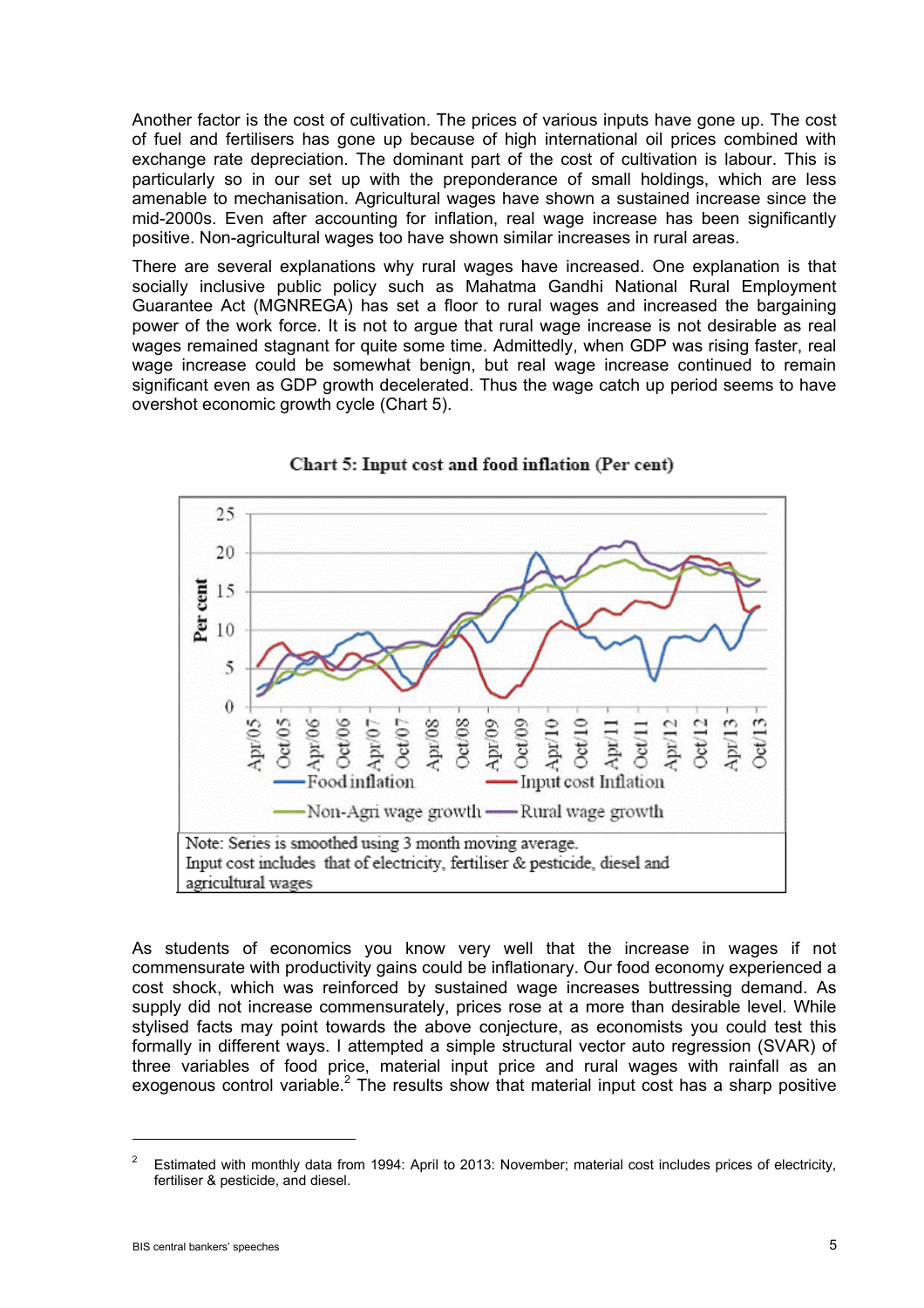impact on food inflation. Similarly wages have a significant positive impact. However, the impact of wages is gradual, but more persistent than material cost. Now let me turn to the role of monetary policy.

How should monetary policy respond to food inflation? From textbooks we learn that monetary policy should look through supply shocks such as a food price increase. But from experience we know that if the supply shock is persistent and becomes structural it will be a mistake for policy not to respond to it. For example, many central banks accommodated the oil price shock of the 1970s judging it to be a temporary supply shock. This was a major factor in subsequent worldwide inflation. The actual policy decision, however, may not be as simple and straightforward as that.

Another layer of complexity is added to this process by the state of inflation expectations in the economy. If inflation expectations are low and well anchored, the inflationary impact of a supply shock may turn out to be transitory; this is because wages normally do not react to such inflation. However, if inflation expectations are high and not so well anchored even a temporary supply shock could have an adverse impact on expectations and hence the medium-term inflation outcome.

We have seen it recently. As the global economy recovered from recession in 2009, commodity prices, particularly food and oil prices rebounded raising headline inflation in many countries. However, headline inflation soon moderated in many advanced economies, as inflation expectations remained well anchored, besides significant negative output gap. Of course it is difficult to measure and interpret inflation expectations in a developing country like ours. However, the RBI's quarterly household inflation expectations surveys conducted in select urban centres suggest that inflation expectations in India have remained elevated in double digits for quite some time now. $3$  The broad consensus in policy analysis is that while one could look through the first round direct impact of supply shock induced inflation, policy should respond to the second round effects so that the inflation process does not get generalised. "…the direct role of monetary policy in combating food price pressures is limited, but in the face of sustained high food inflation, monetary action may still be warranted to anchor inflation expectations."<sup>4</sup>

To sum up, the nature and composition of food inflation has changed in the recent years. As per capita income has increased the demand for food has shifted towards protein, fruits and vegetables. As supply response has not been adequate, there have been price pressures. In addition, the agricultural sector experienced cost-push both in terms of increasing price of material inputs and labour.

Let me conclude with some thoughts on the way forward so that the food economy does not pose a major constraint on the path of non-inflationary growth that could be sustained over the medium- to long-term.

First, there is substantial wastage of agricultural produce, particularly perishables like fruits and vegetables which needs to be minimised by improving the supply chain logistics by setting up cold chains and processing facility at producing clusters.

Second, there is a need to further liberalise agricultural trade by modifying agricultural produce marketing committee (APMC) Acts by state governments and even exempting perishables like fruits and vegetables from the provisions of APMC to give wider access to both producers and traders for better price discovery.

<sup>3</sup> Please see http://www.rbi.org.in/scripts/PublicationsView.aspx?id=15423 for the latest results of the Inflation Expectation Survey of Households.

<sup>4</sup> Subbarao, D., (2011), "The Challenges of Food Inflation", Presidential Address at the Annual Conference of the Indian Society of Agricultural Marketing at Hyderabad, November 22.